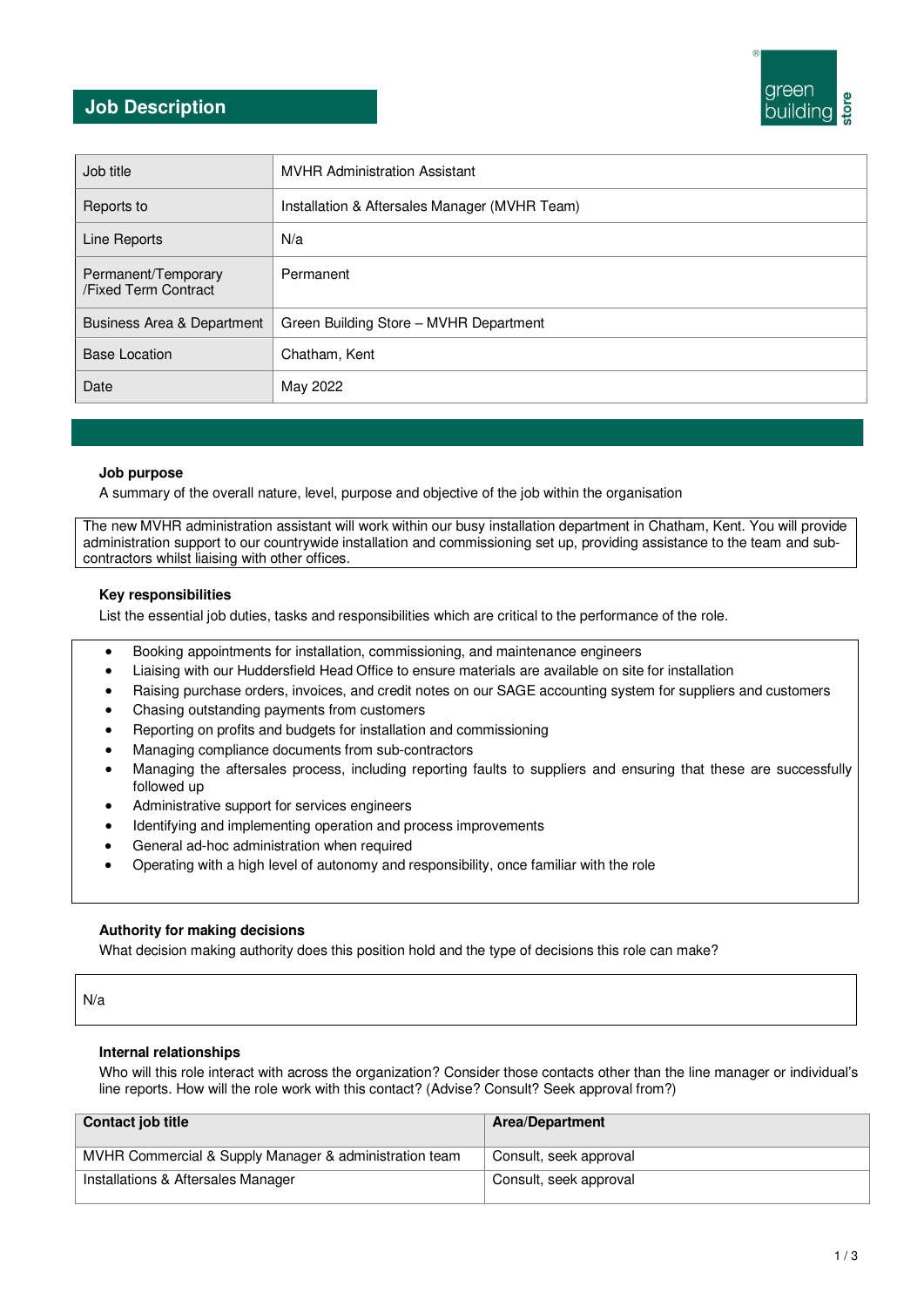

# **Job Description**

## **External relationships**

Who will this role interact with external to the organization? Consider customers, suppliers, external bodies. How will the role work with this contact? (Advise? Consult?)

| <b>External contact details</b> | Nature of the external relationship |
|---------------------------------|-------------------------------------|
| Clients                         | Sales advice                        |

#### **Education & qualifications**

Essential qualifications refer to the minimum qualifications that are necessary for a job and are non negotiable. Desirable refer to non-essential and preferred qualifications, wanted by most recruiters for this position.

| <b>Desirable</b>                         | <b>Essential</b>                      |
|------------------------------------------|---------------------------------------|
| Relevant qualification in administration | Maths & English GCSE Grade C or above |

## **Work experience**

Work experience is any time spent while working in a specific field, occupation or industry. Examples include minimum number of years in a particular industry/Managing teams/Customer facing/working with a specific software.

| <b>Desirable</b>                                                                                                                                                                                               | <b>Essential</b>                                                                                             |
|----------------------------------------------------------------------------------------------------------------------------------------------------------------------------------------------------------------|--------------------------------------------------------------------------------------------------------------|
| Experience working within the construction sector or similar<br>with experience of working with sub-contractors<br>Knowledge of domestic ventilation systems<br>Knowledge and interest in low energy buildings | Customer Service experience<br>Sage Line 50 accounts system experience<br>Office & Administration experience |

## **Technical competencies**

The knowledge and ability required to apply specific technical principles & information in a job function or role. These are usually learned in an educational environment or 'on the job' Eg Data analysis, programming languages, project management, software proficiency, common operating systems, technical writing.

#### **Technical competencies**

Good level of computer literacy and strong aptitude to learn new software, including Microsoft Office suite

Experience using an online database system for client management and finance

Software proficiency with Microsoft Office, Sage and other systems.

## **Behavioural competencies**

Behaviours, attitudes and personality traits required by the role in order to deliver performance excellence, which aligns to the vision of the organisation and aids the achievement of organisational success.

#### **Behavioural competencies**

Ability to build strong relationships in a professional and friendly manner.

Highly organized and with attention to detail.

Professional telephone manner

Excellent communication skills, verbal and written.

Can multi task and work to deadlines as needed.

Demonstrates a willingness to work with others, as a team player.

Ability to work effectively with limited supervision after training period.